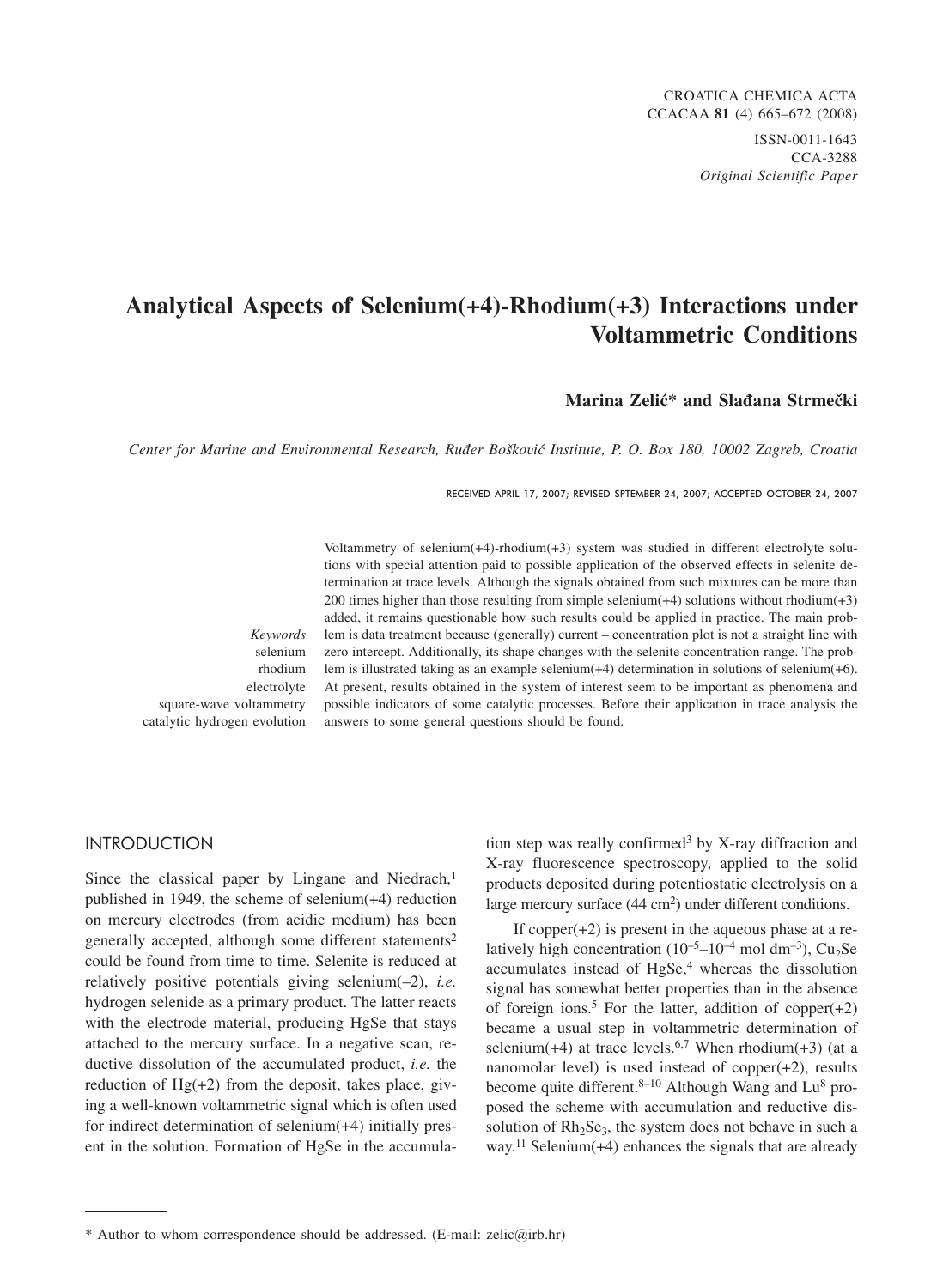known from the study of simple rhodium(+3)-electrolyte systems and usually ascribed to the catalytic hydrogen reduction<sup>12,13</sup> on islets of  $Rh^{\circ}$ . It is possible that selenite or its reduction products can modify the size and/or properties of rhodium clusters on the mercury drop. The effect is in agreement with the fact that selenium(+6), which always contains some selenium $(+4)$  as an impurity, is a well-known additive in the production of good quality rhodium deposits on metal surfaces.<sup>13,14</sup>

The signal that reflects reductive dissolution of HgSe decreases under the influence of dissolved rhodium.<sup>10,11</sup> This could be a consequence of different processes, one of which is the competition of Rh° and mercury selenide for places on the electrode surface whereas other possibilities include the formation of presently unknown species that contain both selenium and rhodium.

In this article voltammetric properties of rhodium $(+3)$ selenium(+4) system will be further treated, especially the influence of rhodium $(+3)$  on selenite response in different electrolytes. This is important because determination of selenium(+4) in the presence of dissolved rhodium seems to be more sensitive than any other voltammetric procedure previously used for the same purpose (detection limit: $8.9$  2.4–6 pmol dm<sup>-3</sup>). Unfortunately, the complete explanation of the observed effects is still lacking whereas their practical application seems difficult.<sup>10</sup> The problem will be illustrated using selenium(+4) determination in a real sample (with and without rhodium $(+3)$ ) added) as an example.

#### EXPERIMENTAL

Electrolyte solutions were prepared from 96 %  $H_2SO_4$ , 36.5 % HCl or  $71-72$  % HClO<sub>4</sub> (all of analytical reagent grade) and deionized water obtained in a Millipore Milli-Q system. For preparation of selenium(+4) stock solution (0.01 mol dm<sup>-3</sup> in 0.1 mol dm<sup>-3</sup> HClO<sub>4</sub>), 99.999 % Na<sub>2</sub>SeO<sub>3</sub> (Aldrich) was used. Rhodium atomic spectroscopy standard (Fluka) with 1.000 g dm<sup>-3</sup> of Rh (from RhCl<sub>3</sub>) in 1 mol dm<sup>-3</sup> HCl served as a source of  $Rh(+3)$ . Diluted solutions of both types were prepared daily.

Voltammetric measurements were performed using µAutolab (Eco Chemie, Utrecht), connected to a 663 VA Stand (Metrohm) and a computer with the corresponding software installed (GPES, version 4.9). Glassy carbon rod served as a counter electrode whereas all potentials were defined with respect to Ag/AgCl  $(3 \text{ mol dm}^{-3} \text{ KCl})$  reference electrode with the same solution in the electrolyte bridge. For measurements in 0.1 mol  $dm^{-3}$  perchloric acid, the bridge was filled with 3 mol dm<sup>-3</sup> NaCl instead, to prevent the formation of poorly soluble  $KClO<sub>4</sub>$  in the frit. The other two electrolytes applied were 0.1 mol  $dm^{-3}$  H<sub>2</sub>SO<sub>4</sub> and 0.3 mol dm<sup>-3</sup> HCl, in accordance with the literature.  $8-10$ 

At the start of each new experiment high purity nitrogen (99.999 %) was forced to pass through the solution in the polarographic cell for 15 minutes. All voltammetric measurements were performed on large mercury drops  $(0.52 \text{ mm}^2)$ after accumulation from the solutions stirred at a rate of 1500 rotations per minute.

The room temperature was maintained at 25 °C.

# RESULTS AND DISCUSSION

### *Selenium(+4)-rhodium(+3)-electrolyte System*

In addition to the dissolution peak of accumulated HgSe (at nearly –0.47 V) and the signal that reflects catalytic reduction of hydrogen ions (at nearly –1.1 V), which are both known from different studies of simple seleni $um(+4)^{3,5}$  and rhodium(+3) electrolyte solutions, <sup>11,13</sup> respectively, an additional signal (at nearly  $-0.7$  V) is generally obtained from their mixtures. In other words, voltammogram with three peaks is usually recorded when selenium( $+4$ ) and rhodium( $+3$ ) are both present in the aqueous phase (Figure 1). In such a presentation the most positive peak is the lowest (*i.e.* an order of magnitude or more lower, when compared to the other two signals) and can even disappear at a high enough rhodium $(+3)$ concentration.10 Irrespective of the solution composition, it reflects a reversible reduction of the deposited material as follows from its forward and backward currents in square-wave voltammetry (SWV)<sup>15</sup> and linear dependence of the net peak height on the frequency. With increasing rhodium(+3) concentration this signal gradually decreases whereas the other two signals increase. In other words, the lowest selenite concentration that gives a measurable peak at –0.47 V depends (under otherwise identical conditions) on rhodium $(+3)$  level in the electrolyte solution. Additionally, such a value is highly dependent on the deposition potential  $(E_d)$  applied. In 0.3 mol dm<sup>-3</sup>



Figure 1. Square-wave voltammogram, together with its components. Inset: a part of the same plot on a different scale. Accumulation: 180 s at  $-0.2$  V in 0.1 mol dm<sup>-3</sup> H<sub>2</sub>SO<sub>4</sub> containing 14 nmol dm<sup>-3</sup> of selenium(+4) and 13.6 nmol dm<sup>-3</sup> of Rh(+3); frequency (f): 100 s -1; amplitude ( $E_{SW}$ ): 25 mV; step potential ( $E_S$ ): 2 mV. Solid line gives net current, short dash its forward component, whereas dotted line corresponds to backward current.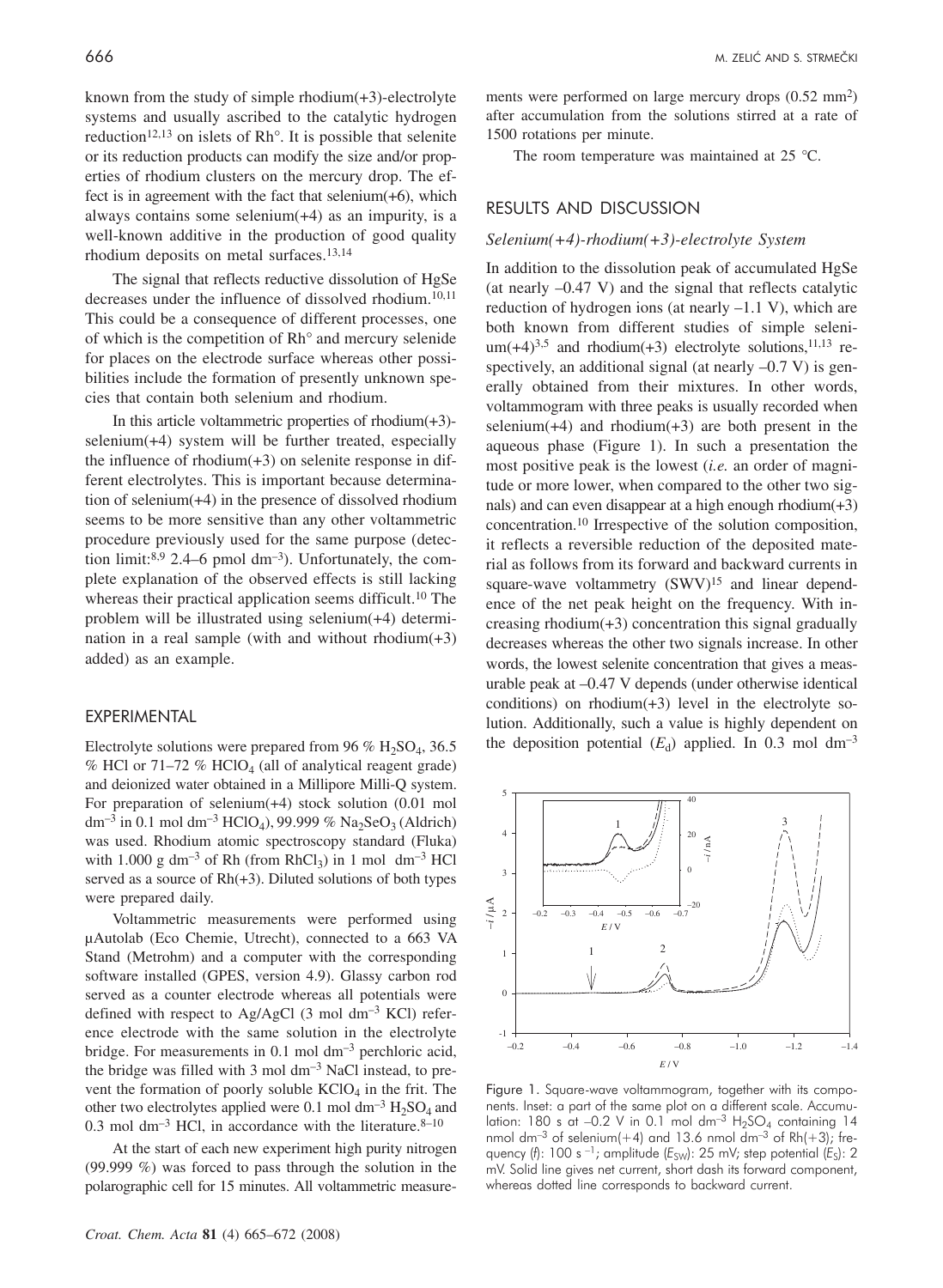HCl, at a rhodium(+3) concentration of 3 µg dm–3 (*i.e*. 29 nmol dm<sup>-3</sup>), it is 7 nmol dm<sup>-3</sup> for  $E_d = -0.3$  V, and even 16 nmol dm<sup>-3</sup> for  $E_d = -0.1$  V, *i.e.* much higher than in the corresponding selenite solution without rhodium(+3) added. In the latter case, the difference in the peak heights obtained after accumulation at the two potentials is not so pronounced, whereas the detection limit is only 0.98 nmol  $dm^{-3}$ . On the other hand, when the results obtained in rhodium(+3) solutions without selenite are compared it follows that the only peak  $(at -1.1 V)$  is well developed after accumulation at –0.1 V, but much less when  $E_d$  of  $-0.3$  V is applied. The »opposite« dependence in selenite–rhodium mixtures could be explained in terms of quantities or properties of the rhodium deposit formed at the two accumulation potentials and its interference with the formation of HgSe, although possible role of chloride ions should not be ignored.

The main problem is the origin of a signal located at –0.7 V. A similar peak that reflects totally irreversible reduction, sometimes appears even in the absence of rhodium(+3), especially when a longer accumulation from a not too dilute selenium $(+4)$  solution is applied.<sup>3,5</sup> Although the whole process is not clear, the reduction of elemental selenium, accumulated on the electrode surface (already covered by several layers of HgSe) was proposed as a possible explanation.<sup>16</sup> If so, the role of rhodium(+3) could be found in the »promotion« of such a form instead of HgSe, by preventing the dissolution of the electrode material which is necessary for the formation of the poorly soluble mercury selenide<sup>17</sup> (log  $K_{\rm sp}$  < –56). In selenite-rhodium mixtures, however, the properties of the signal at  $-0.7$  V,<sup>11</sup> cannot be ascribed to the reductive dissolution of some previously accumulated material. In fact, they cannot be ascribed to any simple and theoretically well-described process.

*Measurements in 0.1 mol*  $dm^{-3} H_2SO_4$ *.* – According to the literature data it is not quite clear how to choose the »best« electrolyte. Wang and Lu<sup>8</sup> applied sulfuric acid  $(0.1-0.2 \text{ mol dm}^{-3})$  but mentioned that other acids such as HCl,  $HCIO<sub>4</sub>$  and  $HNO<sub>3</sub>$  could be used as well. Lange and van den Berg<sup>9</sup> chose 0.3 mol dm<sup>-3</sup> hydrochloric acid instead, pointing to the possible role of chloride ions in the electrode process, but stressed that perchloric or nitric acid could not be applied for the same purpose. Our own results<sup>10,11</sup> indicate that 0.1 mol dm<sup>-3</sup> HClO<sub>4</sub> is an acceptable electrolyte for the measurements of interest, although the sensitivity is not as high as in the literature examples. Therefore, it is of prime importance to test several electrolytes again under otherwise identical conditions.

Traces of rhodium $(+3)$  and/or selenium $(+4)$  usually do not give any voltammetric response without accumulation. The proper choice of the deposition potential is highly important, not only because the peak height depends on it but also because the form of current – concentration plot is affected by the chosen  $E_d$ . The phenomenon was described in our previous article<sup>11</sup> for rhodium(+3)-selenium(+4) system in  $0.3$  mol dm<sup>-3</sup> HCl. Similar holds when 0.1 mol  $dm^{-3}H_2SO_4$  is used as a basic electrolyte. In Figure 2 it is clearly seen that the peak height at  $-1.1$  V changes differently, at increasing rhodium(+3) concentration and a constant selenite level, when the deposition potentials of  $-0.2$  and  $-0.3$  V are applied. The results obtained from the same solutions indicate that a lower rhodium(+3) concentration is needed for the appearance of the signal at  $-1.1$  V than for the signal at  $-0.7$  V if the accumulation potential of  $-0.3$  V is chosen, whereas the opposite is true if  $E_d = -0.2$  V. Peak current at –0.7 V is higher after accumulation at the more positive potential whereas the signal at  $-1.1$  V becomes more pronounced when the more negative  $E_d$ 



Figure 2. Dependence of square-wave peak height on the logarithm of rhodium(+3) concentration for the signals located at –0.7 and –1.1 V, after the deposition at –0.2 (a) and –0.3 V (b) from 0.1 mol dm<sup>-3</sup> H<sub>2</sub>SO<sub>4</sub>. Selenite concentration: 14 nmol dm<sup>-3</sup>,  $t_d = 180$  s,  $f =$ 100  $s^{-1}$ ,  $E_{SW} = 25$  mV,  $E_S = 2$  mV. Numbers on the curves correspond to individual signals in accordance with Figure 1.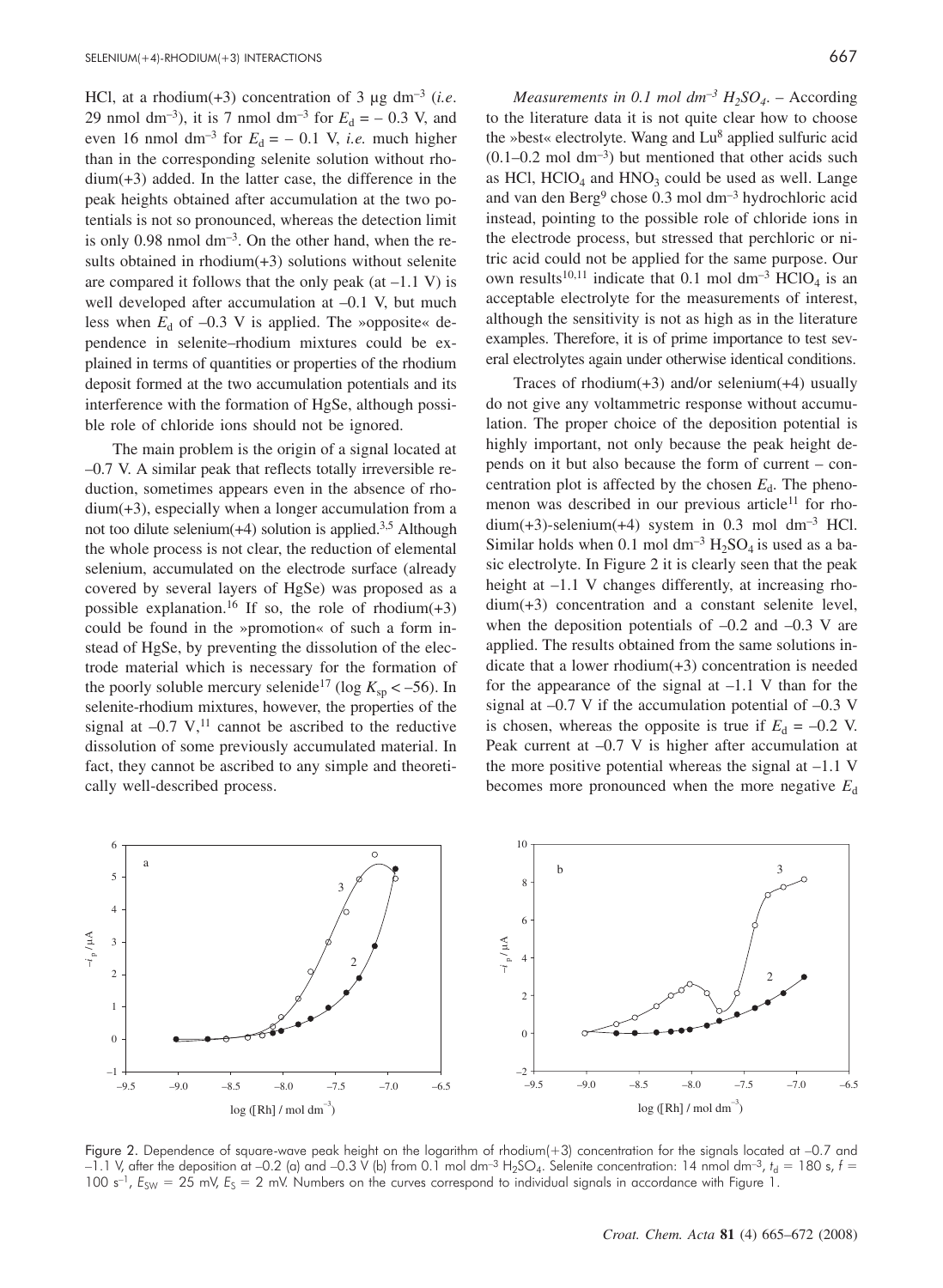

Figure 3. Dependence of the square-wave peak height at –1.1 V in 0.1 mol dm<sup>-3</sup> H<sub>2</sub>SO<sub>4</sub> on the logarithm of selenium(+4) concentration. Rhodium concentration:  $29$  nmol dm<sup>-3</sup>; deposition potential: –0.3 V. Other conditions as for Figure 1.

value is applied. If the deposition at –0.3 V is chosen for experiments at a fixed rhodium(+3) level and gradually increasing selenium(+4) concentration, the dependence of  $i_n$  on log [Se] for the signal at  $-1.1$  V is a curve with two maxima (Figure 3). In the system of interest such a dependence is not an exception because it was obtained for the same peak in some other cases as well (as described in the subsequent paragraphs). All this indicates that current – concentration linearity with zero intercept is extremely hard to reach.

Another problem which appeared during the measurements in 0.1 mol dm<sup>-3</sup>  $H_2SO_4$  was an unknown signal or a hump (located at the potentials that correspond to the reduction of HgSe) obtained, after accumulation, from the simple solution of sulfuric acid without seleni-

um(+4) or rhodium(+3) added. The effect became more pronounced after the introduction of high frequencies and/or other changes that generally increase the peak height. Taking into account that some form of selenium appears in many, if not all sulfur compounds, it is possible that traces of selenite exist even in the reagent grade  $H<sub>2</sub>SO<sub>4</sub>$ . The concentration of such an impurity is so low that it can be detected only by extremely sensitive methods (with accumulation) whereas, for other purposes, such chemicals most probably can be used without problem. (While using the acid taken from different bottles of the same origin we found that only in some cases the mentioned signal appeared, whereas in other cases, measurements could be performed without difficulties.)

*Measurements in 0.3 mol dm–3 HCl.* – Similar experiments (as the above described) performed in 0.3 mol dm–3 HCl, indicate that the influence of the deposition potential on the  $i<sub>p</sub>$  *vs*. log [Rh] plot is rather simple. Irrespective of the signal studied (at  $-0.7$  or  $-1.1$  V) a sigmoidal curve is obtained (Figure 6 in Ref. 11). However, when selenite concentration is gradually increased at a constant rhodium level  $(29 \text{ nmol dm}^{-3})$ , the plot of the peak current (at  $-0.7$  V) *vs*. log [Se( $+4$ )] is a curve with more or less sharp maximum, depending on the accumulation potential applied (Figure 4a). The signal at –1.1 V, however, behaves in a somewhat different way (Figure 4b). After accumulation at –0.3 V, an S-shaped curve is obtained again (such as the one for the dependence of the peak height on the logarithm of rhodium(+3) concentration). If, however,  $E_d = -0.1$  V is applied instead, Z – curve results, *i.e*. there is a range in which the signal decreases as the selenite concentration increases (Figure 4b). It is well-known that in chloride solutions selenium(+4) gives somewhat different voltammetric response when compared to the responses obtained in other acids, especially at relatively positive potentials.18 The effect was



Figure 4. Dependence of square-wave peak height at -0.7 (a) and -1.1 V (b) in 0.3 mol dm<sup>-3</sup> HCl on the logarithm of selenium(+4) concentration in solutions containing 29 nmol dm<sup>-3</sup> of rhodium(+3). Deposition potential: -0.1 (empty circles) and -0.3 V (full circles). Other conditions as for Figure 1.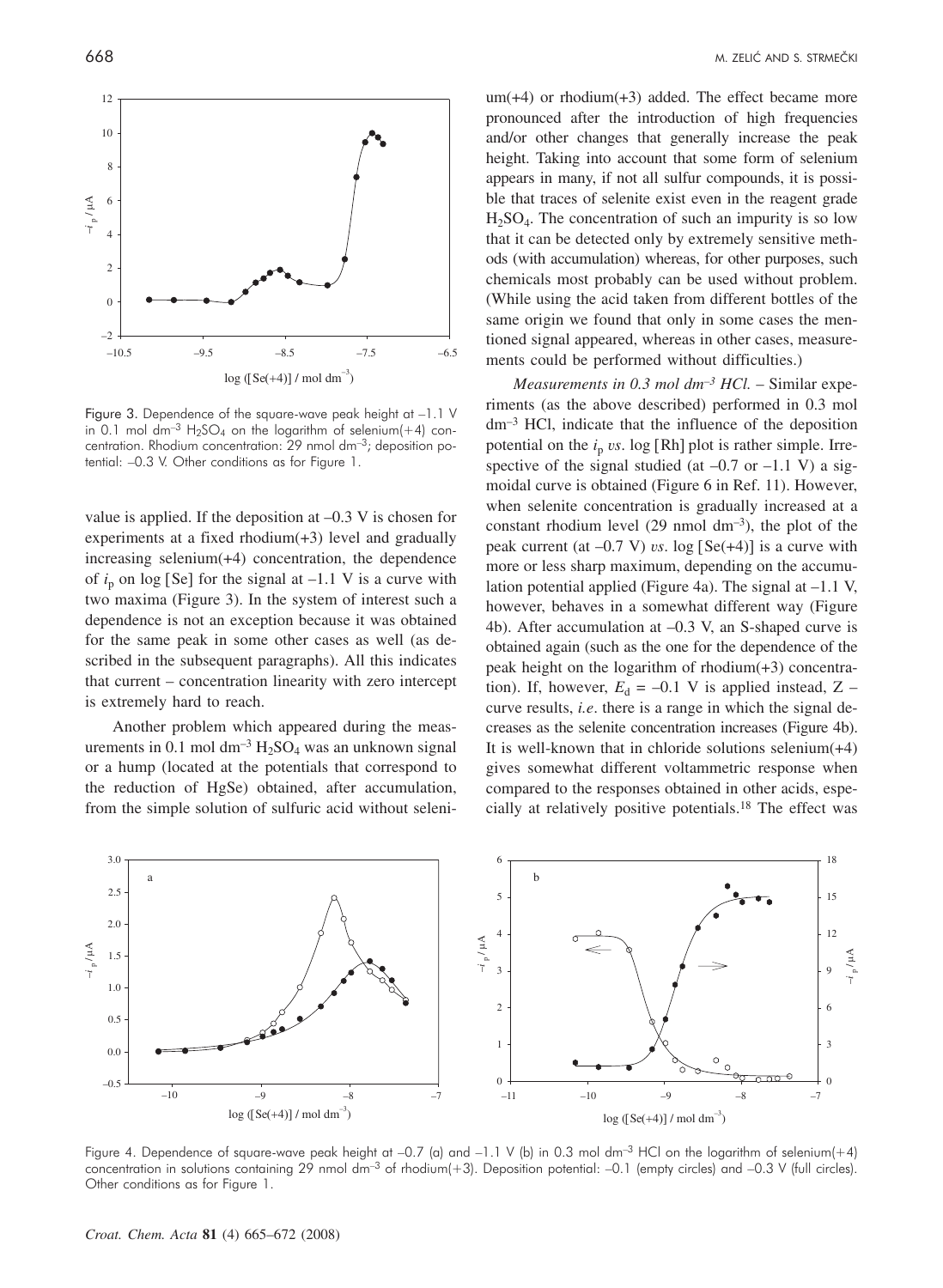interpreted in terms of mercury / chloride interaction and its influence on the deposition processes of interest. As already mentioned,  $i<sub>p</sub>$  *vs*. log [Se(+4)] plot for the peak at –1.1 V is usually a curve with two maxima. Therefore, the appearance of its descending part is not surprising although the entire curve in Figure 4b seems significantly different in comparison with those obtained from the other two electrolytes. The phenomenon that the signal at –1.1 V increases with increasing selenium(+4) concentration at a constant rhodium(+3) level as well as with increasing rhodium(+3) concentration at a constant selenium(+4) level, which was observed in sulfate solutions $11$ and in 0.3 mol dm<sup>-3</sup> HCl after accumulation at  $-0.3$  V, obviously does not exist if the deposition at –0.1 V is applied. This could be of some practical importance when selenite determination at trace levels or formation of metal deposits is concerned.

For the appearance of a measurable peak at  $-0.73$  V, rhodium(+3) level should be at least 1 nmol dm<sup>-3</sup> if  $E_d$  =  $-0.1$  V, and nearly 2 nmol dm<sup>-3</sup> when the deposition at  $-0.3$  V is performed. The signal at  $-1.1$  V is (after deposition at –0.3 V) recognized by GPES, if rhodium concentration is  $1$  nmol  $dm^{-3}$  or more. This minimum concentration becomes twenty times higher when accumulation at –0.1 V is applied instead.

*Measurements in 0.1 mol*  $dm^{-3}$  $HClO<sub>4</sub>$ *.* – Some properties of selenium(+4)-rhodium(+3)-HClO<sub>4</sub> system have already been described.10 All conclusions, however, were based on the experiments performed with a different measuring system and another kind of rhodium(+3) solution. Therefore, we repeated some of the experiments in order to obtain the results that can be compared with those described in the previous paragraphs.

The main impression is that with 0.1 mol  $dm^{-3}$  HClO<sub>4</sub> all results are more regular than with the other two elec-

trolytes although higher rhodium(+3) level is needed for similar effects. The latter is in accordance with the previously described fact<sup>11</sup> that, in rhodium solutions without selenite, the lowest signal at –1.1 V is obtained in perchloric acid. Taking into account that the peak of interest reflects catalytic reduction of hydrogen ions on the islets of the deposited rhodium, it seems that the formation of such clusters is less efficient in perchlorate than in chloride and sulfate solutions or perhaps, some other metal modification is formed.

When the influence of selenite concentration on both peak heights (at  $-0.7$  and  $-1.1$  V) is followed at a constant rhodium level  $(58 \text{ nmol dm}^{-3})$ , the previously mentioned  $i_p$  *vs*. log [Se(+4)] dependence with two maxima arises for the peak at –1.1 V after the deposition at –0.1 V (Figure 5). Taking into account the origin of this signal, the result can be explained in terms of two different rhodium modifications deposited on the electrode surface. Under the same conditions, the other signal (at  $-0.7$  V) appears at about two orders of magnitude higher selenite concentration, whereas its  $i<sub>p</sub>$  *vs*. log [Se(+4)] dependence can be described by a curve that passes through only one maximum in the concentration range studied (Figure 5). Some other effects point to the difference in the character of the processes that correspond to the signals 2 and 3 in Figure 1, in accordance with our previous results.11 One of them is the influence of the applied voltammetric technique on the electrode response, obtained after accumulation at –0.1 V (Figure 6). When recorded from the same solution, square-wave and linear-scan voltammograms differ significantly. The latter consists of a relatively low signal at –0.7 V and about five times higher peak at –1.1 V. In comparison with it, the fourfold increase of the more positive and significant decrease of the more negative signal can be observed on the former.



Figure 5. Peak height dependence on the logarithm of selenium $(+4)$ concentration in 0.1 mol dm<sup>-3</sup> HClO<sub>4</sub> containing 58.3 nmol dm<sup>-3</sup> of rhodium(+3). Deposition potential: –0.1 V, deposition time: 180  $s, f = 100 \text{ s}^{-1}, E_{SW} = 25 \text{ mV}, E_S = 2 \text{ mV}.$  Numbers on the curves correspond to individual signals in accordance with Figure 1.



Figure 6. Reduction signals obtained by square wave voltammetry (dashed line) and linear scan voltammetry (solid line) from 0.1 mol  $dm^{-3}$  HClO<sub>4</sub> at selenium(+4) and rhodium(+3) concentrations of 18.2 and 58.3 nmol dm<sup>-3</sup>, respectively.  $E_{SW} = 50$  mV while other conditions are the same as for Figure 5. Scan rate in LSV: 50 mV/s.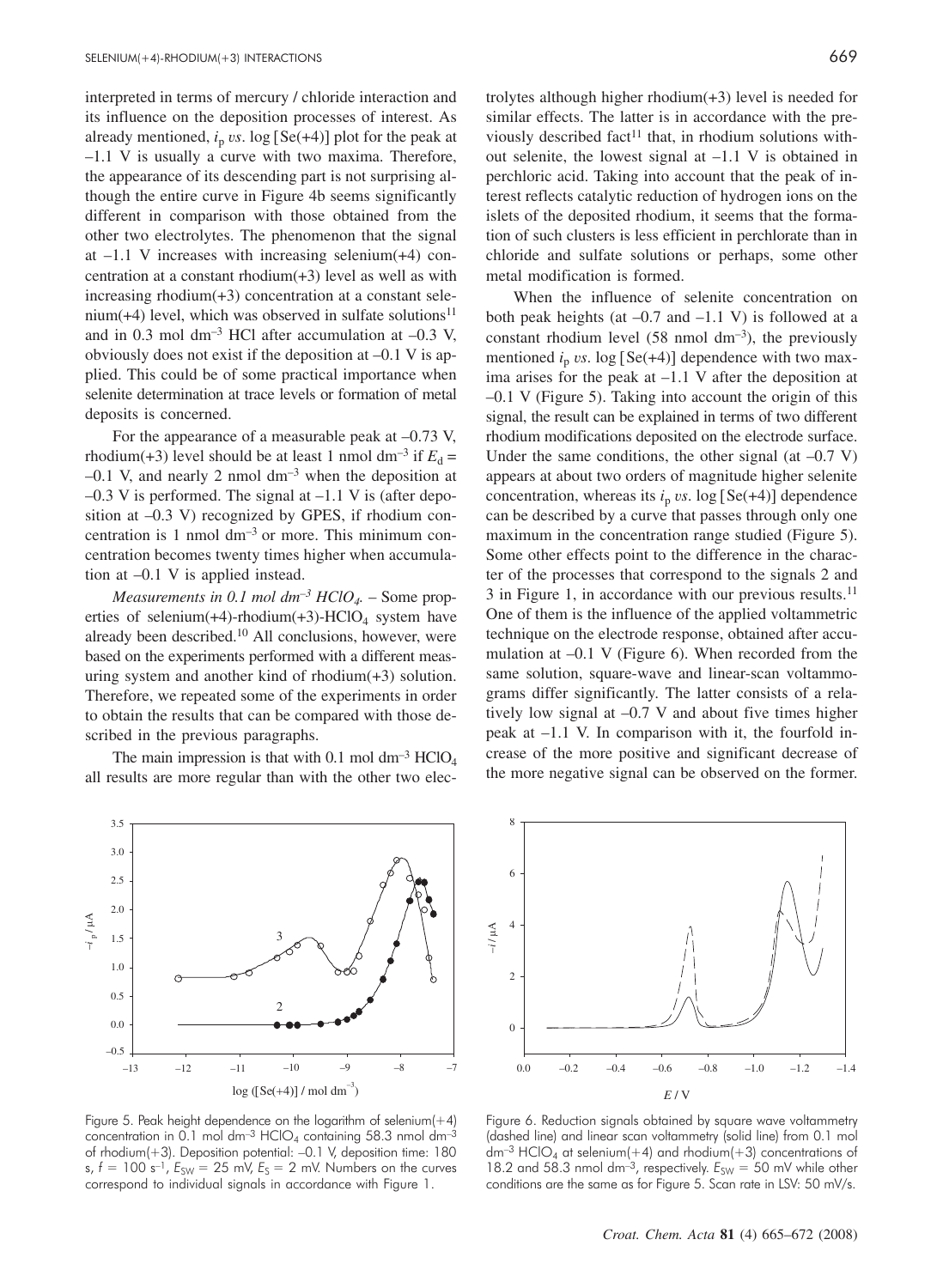Taking into account that both electrode processes are totally irreversible such result can be explained only in terms of presently unknown differences in their nature.

From the above paragraphs it follows that the results obtained in the three electrolytes differ in some detail. Table I gives the influence of rhodium $(+3)$  on the selenite response as a ratio of the peak currents at –0.7 V and –0.4 V, the latter being measured in the absence of additive. It can be seen that in all cases the signals increase more than hundred times, although the exact values are highly dependent on the measuring conditions. The peak located at  $-1.1$  V was not treated in the same way because it became poorly shaped under the influence of high rhodium(+3) concentrations. In fact, changing of parameters that cause peak height enhancement generally leads to poorly shaped signals. That is the reason why the extreme conditions, such as long deposition times, high SW frequencies and fast stirring were not applied in the present measurements.

*Determination of an Unknown Selenite Concentra-* $$ to selenite solution, much higher (although differently located) signals are obtained than in the absence of such an additive, possible application of the entire effect in trace analysis is expected. In two previously published papers such measurements were described $8,9$  without mentioning any special problems. From our own experience<sup>10,11</sup> and results given in this article, current – concentration plot is generally not a straight line with zero intercept, irrespective of the electrolyte applied. In such a case, standard addition method cannot be applied in the usual way or, in other words, it is questionable in which way the experimental data should be treated. As some influence of the rhodium(+3) form on the voltammograms recorded in the presence of dissolved selenite was found,<sup>10</sup> we expected that the application of the same standard solution as used in the literature examples $8,9$  could perhaps give better results. Unfortunately this was not the case.

An attempt to determine selenite concentration in a real sample, with and without rhodium(+3) addition, is

TABLE I. Ratio of the peak heights at –0.7 V, measured in the pres-<br>ence of rhodium(+3)<sup>(a)</sup>, and at –0.4 V, measured in rhodium-free solutions

| Electrolyte                                    | $\left[\frac{Rh(+3)}{l}\right]$<br>nmol $dm^{-3}$ | $E_{\rm d}$ /V |    | [Se(+4)] $\frac{l}{p(0.7)}$ $i_{p(0.7)}$ $i_{p(0.4)}$<br>nmol dm <sup>-3</sup> |
|------------------------------------------------|---------------------------------------------------|----------------|----|--------------------------------------------------------------------------------|
| HCIO <sub>4</sub><br>$0.1 \text{ mol dm}^{-3}$ | 12.40                                             | $-0.1$         | 14 | 126                                                                            |
| <b>HCl</b><br>$0.3 \text{ mol dm}^{-3}$        | 9.98                                              | $-0.1$         | 14 | 240                                                                            |
| $H_2SO_4$<br>$0.1$ mol dm <sup>-3</sup>        | 12.10                                             | $-0.2$         | 14 | 176                                                                            |

 $(a)$  Results obtained at increasing rhodium(+3) concentration and a constant selenite level

presented in Figures 7 and 8. As already mentioned, even selenium(+6) of the highest purity, always contains some selenium $(+4)$ , which can be a problem as in our study of uranyl-selenate interactions.19 In that case, the impurity was eliminated by potentiostatic electrolysis on a large mercury surface. After being kept for seven years in the dark, at room temperature, one of such electrolyzed solutions (0.03 mol dm<sup>-3</sup> Na<sub>2</sub>SeO<sub>4</sub> in 0.001 mol dm<sup>-3</sup> HClO<sub>4</sub>) was analyzed again, in an attempt to determine newly formed selenite. Determination was performed with and without rhodium(+3) in each of the previously mentioned electrolytes to which an aliquot of the studied solution was added. The results that reflect measurements performed in the rhodium-free systems (after addition of 0.2  $cm<sup>3</sup>$  of the test solution to 20  $cm<sup>3</sup>$  of the electrolyte in the polarographic cell) are presented in Figure 7 for 0.3 mol dm<sup>-3</sup> HCl and 0.1 mol dm<sup>-3</sup> HClO<sub>4</sub>. With 0.1 mol  $dm^{-3}$  H<sub>2</sub>SO<sub>4</sub> the previously mentioned unknown peak was obtained before addition of the selenate aliquot. Therefore the analysis could not be performed in a satisfactory way.

It can be seen that current – concentration plot is a straight line with the slope which does not depend significantly on the electrolyte applied. The selenite concentration in the (initial) selenate medium before dilution is  $0.30 \pm 0.01$  and  $0.28 \pm 0.02$  µmol dm<sup>-3</sup>, as measured in 0.1 mol dm<sup>-3</sup> HClO<sub>4</sub> and 0.3 mol dm<sup>-3</sup> HCl, respectively.

Measurements in the presence of dissolved rhodium were performed starting from a lower selenite level (*i.e*.  $10 \text{ mm}^3$  of the test solution added to  $20 \text{ cm}^3$  of the electrolyte in the polarographic cell). Results obtained in both



Figure 7. Determination of selenium $(+4)$  present in selenium $(+6)$ by following the peak height at –0.45 V. Measurements performed in 0.1 mol dm<sup>-3</sup> HClO<sub>4</sub> (empty circles) and 0.3 mol dm<sup>-3</sup> HCl (full circles) after the addition of  $0.2 \text{ cm}^3$  of the initial  $0.033 \text{ mol}$  $dm^{-3}$  selengte solution to 20  $cm^3$  of the electrolyte. Accumulation potential: –0.3 V. Other potential and timing parameters as for Figure 5.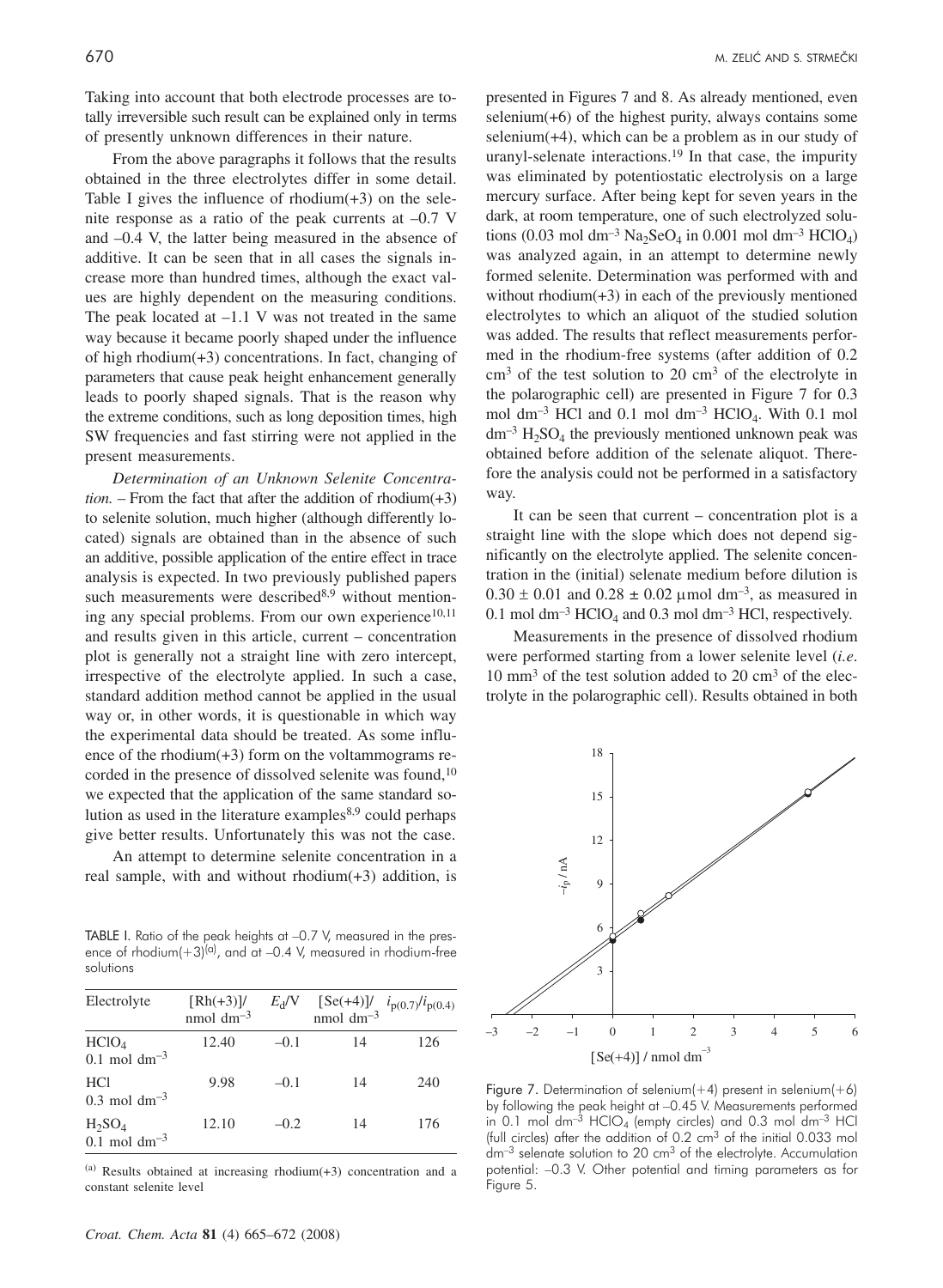TABLE II. Concentration of selenium $(+4)$  in 0.033 mol dm<sup>-3</sup> sele $nium(+6)$  solution, determined in the presence and in the absence of rhodium $(+3)^{(a)}$ 

| Electrolyte                                     | $\left[\frac{Rh(+3)}{l}\right]$<br>nmol $dm^{-3}$ | $E_{\rm p}$ /mV  | $\left[ \text{Se}(+4) \right]$ /<br>$\mu$ mol dm <sup>-3</sup> |
|-------------------------------------------------|---------------------------------------------------|------------------|----------------------------------------------------------------|
| HCIO <sub>4</sub><br>$0.1$ mol dm <sup>-3</sup> | 0                                                 | $-475$           | $0.30 \pm 0.01$                                                |
| <b>HCI</b><br>$0.3$ mol dm <sup>-3</sup>        | 0                                                 | $-443$           | $0.28 \pm 0.02$                                                |
| HCIO <sub>4</sub><br>$0.1$ mol dm <sup>-3</sup> | 58.3                                              | $-701$ to $-727$ | 0.118                                                          |
| <b>HCI</b><br>0.3 mol dm <sup>-3</sup>          | 29.2                                              | $-739$           | 0.174                                                          |
| HC <sub>1</sub><br>$0.3$ mol dm <sup>-3</sup>   | 29.2                                              | $-1068$          | $0.600 \pm 0.08$                                               |

 $^{(a)}$  Measurements performed by SWV after 180 s accumulation at  $-0.3$ V (frequency:  $100 \text{ s}^{-1}$ ; amplitude:  $25 \text{ mV}$ ; step potential:  $2 \text{ mV}$ )

electrolytes of interest are presented in Figure 8a for the peak located at –0.7 V. Obviously, it is not possible to calculate selenium(+4) concentration from such a plot. The main problem is not a nonlinear current – concentration relationship, but the fact that the intercept of such a curve with *x*-axis points to the concentration that is far too low (Table II). With the signal at  $-1.1$  V, current – concentration linearity can be achieved in a relatively wide range (Figure 8b), but standard addition method gives the concentration which is too high because the contribution of pure rhodium(+3) to the electrode response cannot be eliminated.

# CONCLUDING REMARKS

Although the addition of rhodium(+3) produces much higher (but differently located) signals compared to the peaks obtained from simple selenite solutions without additives, the practical application of such a phenomenon is not simple at all. Electrode processes of interest are not fully understood but another, yet more pronounced problem comes from the fact that current – concentration plot is generally not a straight line with zero intercept. Because of the latter, it is not possible to use standard addition method. Moreover, some limited selenite concentration range can be found in which the peak current at –1.1 V decreases with increasing concentration of the analyte, especially if rhodium level is not high. When the results obtained in three different acids (*i.e*. HCl,  $H<sub>2</sub>SO<sub>4</sub>$  and  $HClO<sub>4</sub>$ , at the concentrations of 0.3, 0.1 and  $0.1$  mol dm<sup>-3</sup>, respectively) are compared, it follows that they are similar but not identical. Taking into account that hydrogen ions play an important role in the processes of interest, it would be useful to perform additional experiments at a constant acidity. In such a way, possible role of individual anions would become more obvious.



Figure 8. Determination of selenium $(+4)$  present in selenium $(+6)$ by following the peak height at –0.7 V (a) and –1.1 V (b). Measurements performed in 0.1 mol  $dm^{-3}$  HClO<sub>4</sub> (empty circles) and 0.3 mol dm<sup>-3</sup> HCl (full circles) after the addition of 10 mm<sup>3</sup> of the initial 0.033 mol  $dm^{-3}$  selengte solution to 20  $cm^{3}$  of the electrolyte. Accumulation potential: - 0.1 V. Other potential and timing parameters as for Figure 5. Rhodium(+3) concentration: 29 nmol dm–3 in hydrochloric and 58 nmol dm–3 in perchloric acid.

Examples of irregular current – concentration dependences with non-zero intercepts (as described here for the signal at  $-0.7$  V) could be found in the literature, mainly connected with catalytic processes. In other words, the problem of data treatment in such a situation is not specific for the studied system, but appears relatively often. Consequently, its solution would be of prime importance. On the other hand, curves of the similar type could, perhaps, be used for diagnostic purposes during the studies of unknown electrode processes.

*Acknowledgement.* – Financial support of the Croatian Ministry of Science, Education and Sports (within the project Electroanalytical Investigations of Microcrystals and Traces of Dissolved Compounds) is gratefully acknowledged.

#### REFERENCES

- 1. J. J. Lingane and L. W. Niedrach, *J. Amer. Chem. Soc.* **71** (1949) 196–204.
- 2. E. F. Speranskaya, *Z. Anal. Khim.* **17** (1962) 347–354.
- 3. M. Zeli}, L. Sipos and M. Branica, *Croat. Chem. Acta* **58** (1985) 43–55.